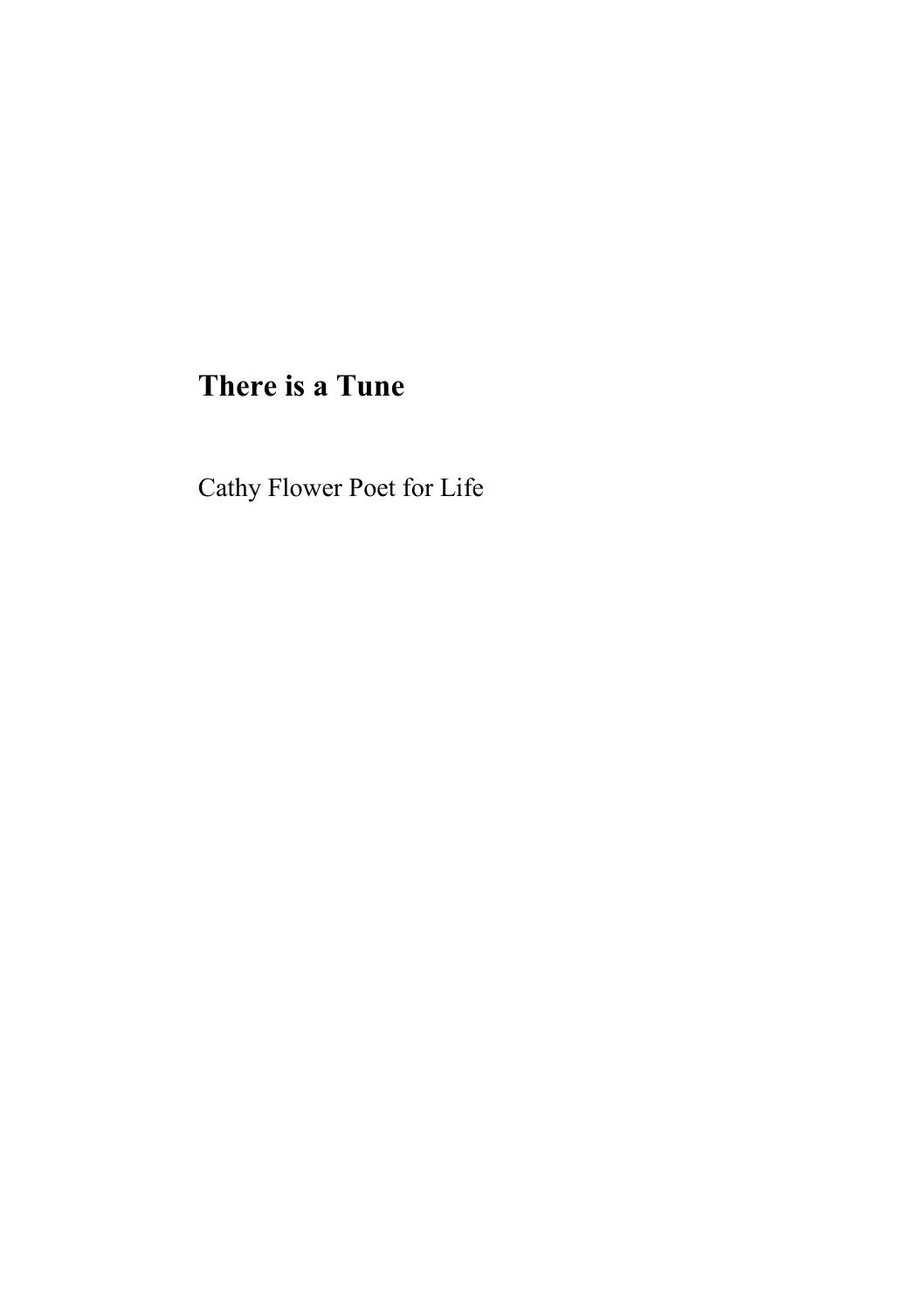Published by William Cornelius Harris Publishing

In collaboration

with

Second Chance

Supporting Mental Health in Performing Arts

ISBN 978-1- 326- 38138- 7

Copyright © Cathy Flower Poet for Life 2015 All rights reserved

c/o Open Door, 224 Jamaica Road, London SE16



Second Chance

You may need it next

**Extract only**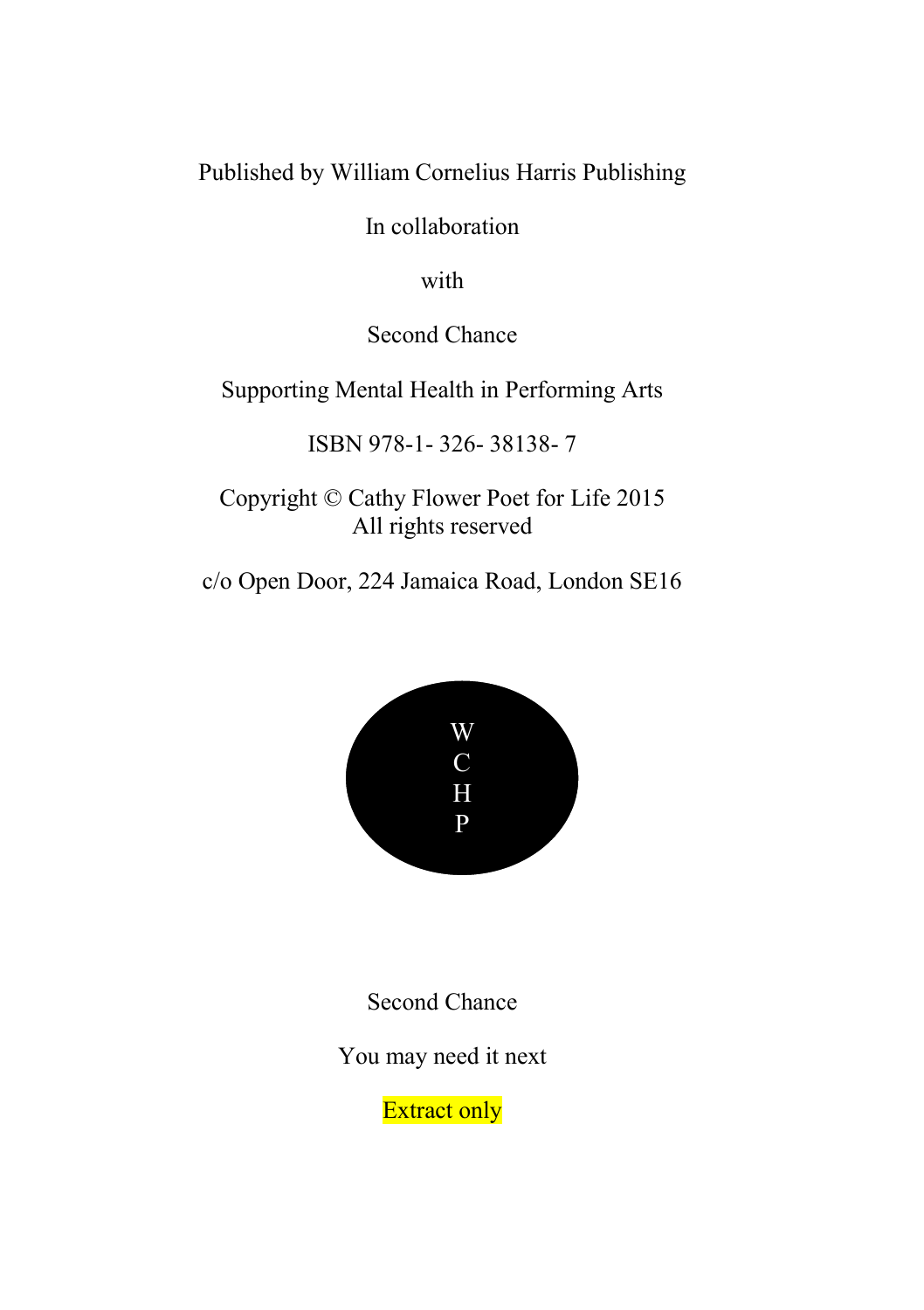For my mother and father and to Chris and Vikki

Thank you to Victoria Kiff and Jim Vision for their art to be a part of There is a Tune.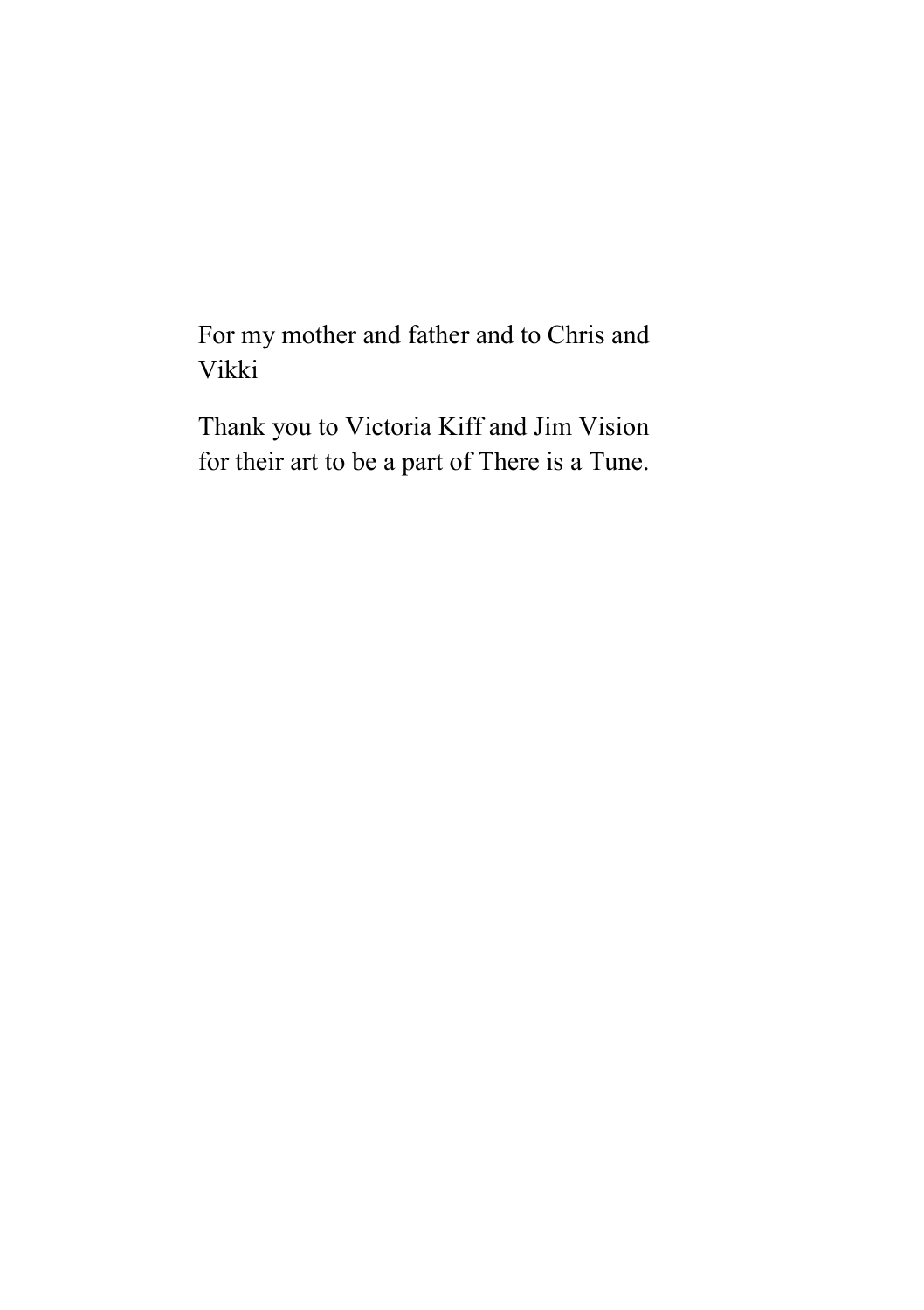## **Contents**

- 1. Pain Written
- 2. Action in a City State of Flux Fury and Compassion
- 3. Graffiti Queen
- 4. Walk
- 5. There is a Tune
- 6. There is a Hole in Your Magic
- 7. Raw/Roar
- 8. Letter From the Sky with Michael Hutchence in Mind
- 9. Tunnel
- 10. David Bowie
- 11. Body
- 12. Mockin Up Your Arse Hole with a Loo Brush
- 13. Stealth Rover
- 14. Fatigue
- 15. They Ran a Tight Ship
- 16. Existence
- 17. Touching Soho with a Feather on DV8 Corner
- 18. Farewell Sire
- 19. Will Curse End?
- 20. Dark Afternoon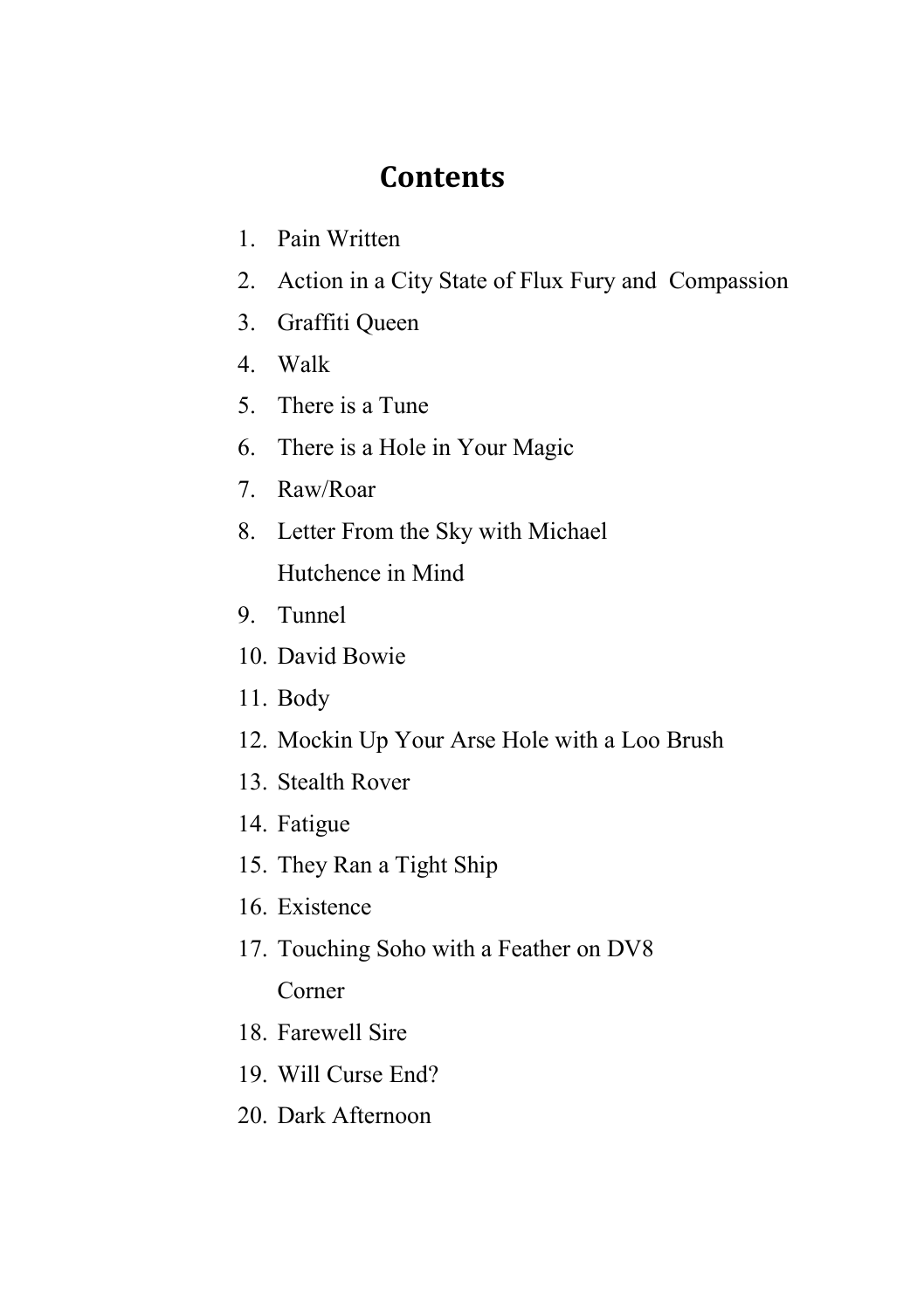### **Pain Written (on a blood shed day)**

I dedicate this poem to every woman on earth.

It's all Shit really Isn't it Outrageous pain of solo hours And the sun is out And the sun is out! And the sun is out!! Toxic tears cut my spleen When you touched my fingers gently Looked lovingly into my eyes I thought I was dreaming I was inside A pain free concept of heaven Don't (*pause*) let go (*pause*) of that dream.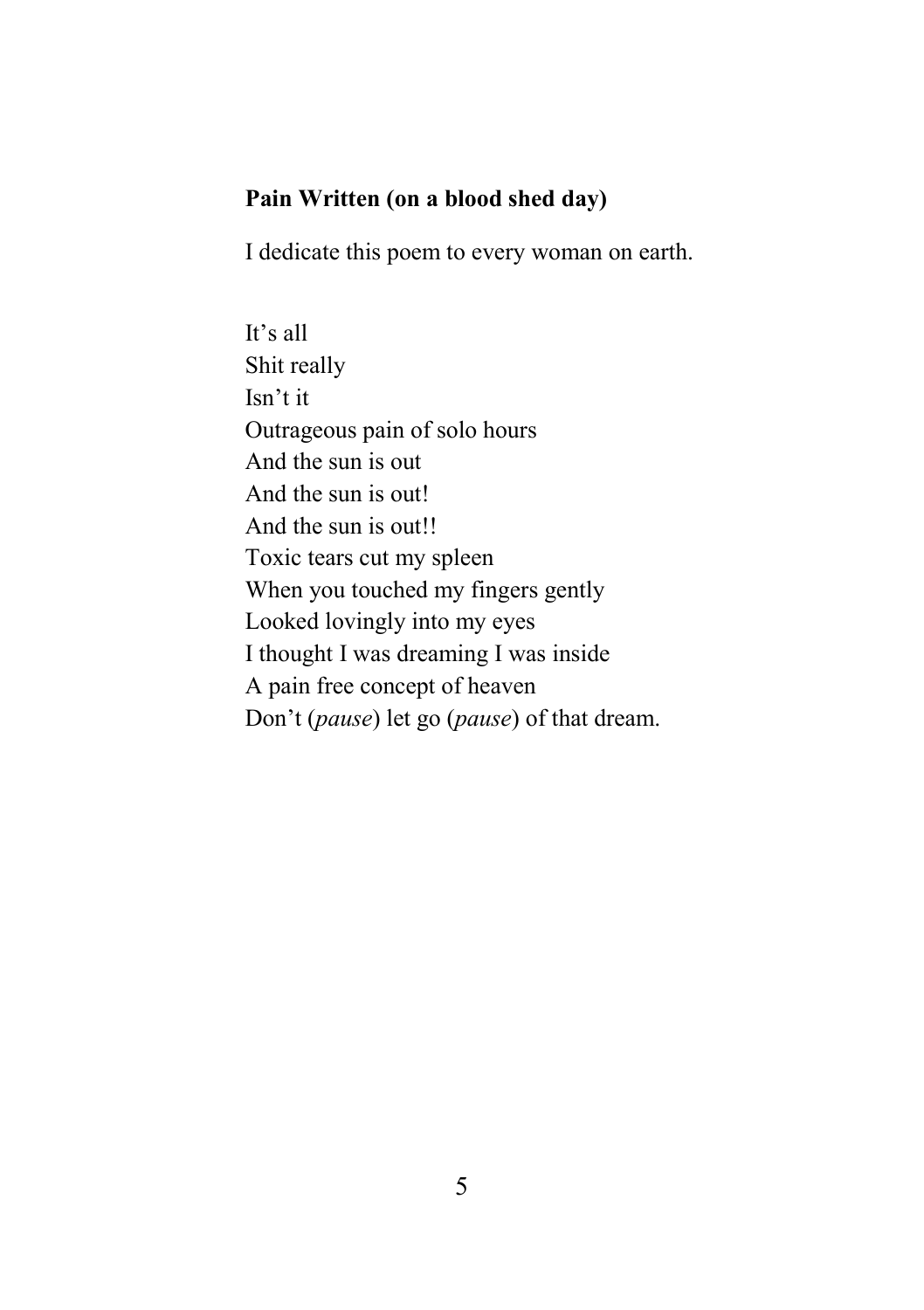#### **Action in a City State of Flux, Fury, Passion and Composure**

The sun rises The door slams And the kitchen rattles As the train goes by

The sun rises The door is locked There is a key Always something in his way Not the key The key is a key to freedom But dread

Once he is outside Another mote surrounds him Dividing himself from himself And you Other breathers and thinkers Nose blowers and bleeders Rose growers, creators, lovers Etc…

Ungrateful, confused and grateful for their lives Are all around him as he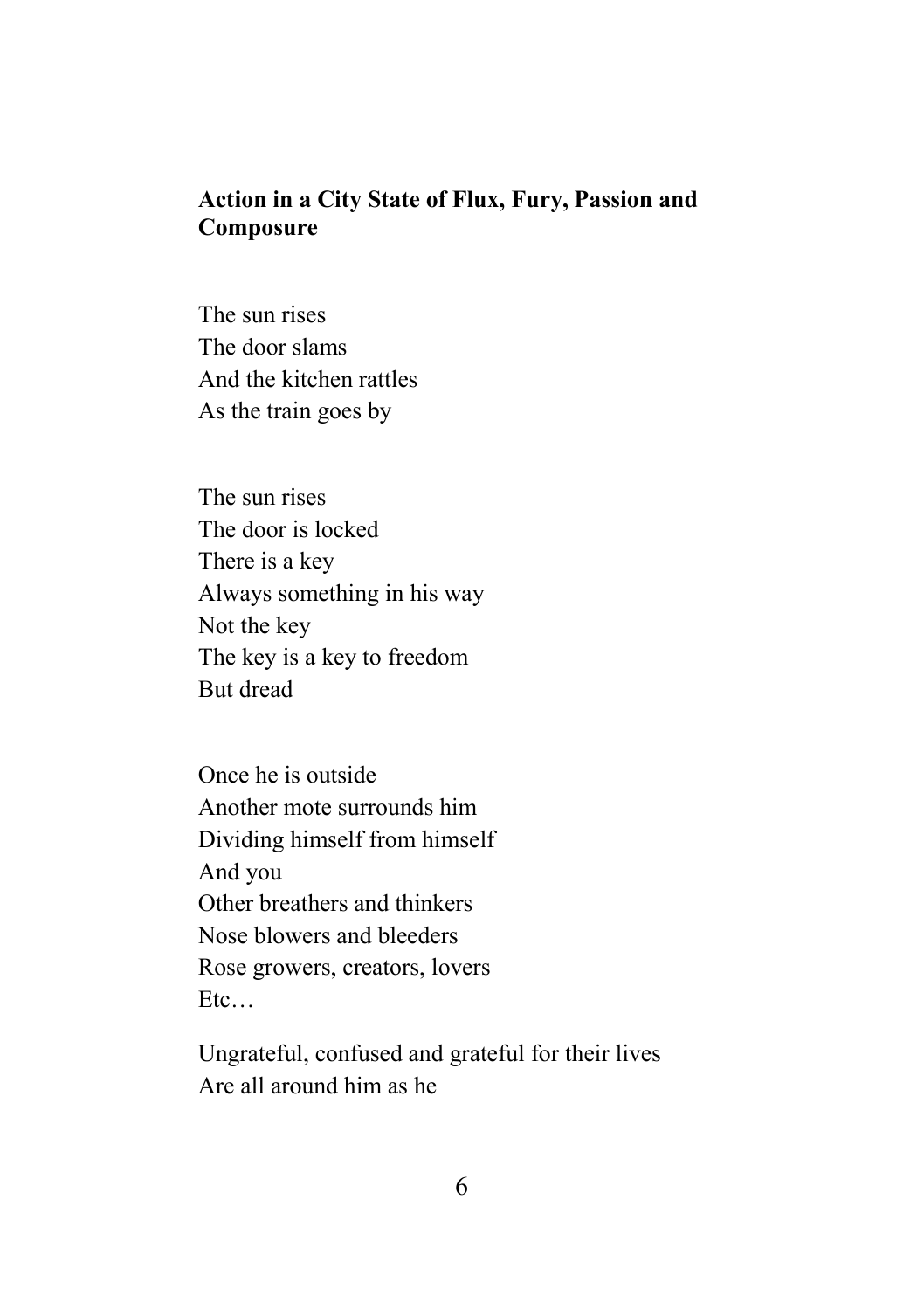Weaves - strides - runs and walks with you On his way, on a quest to succeed Mission to be accomplished

The sound of an ache in a black corner Growls the woe, of another dark day

Twenty five per cent is better than nothing! But still not good enough, if you want to hit the heights!

The sound of an ache in a black corner Growls the woe, of another dark day

The sun rises The door slams And the kitchen rattles As the train goes by

The sun rises The door is locked There is A key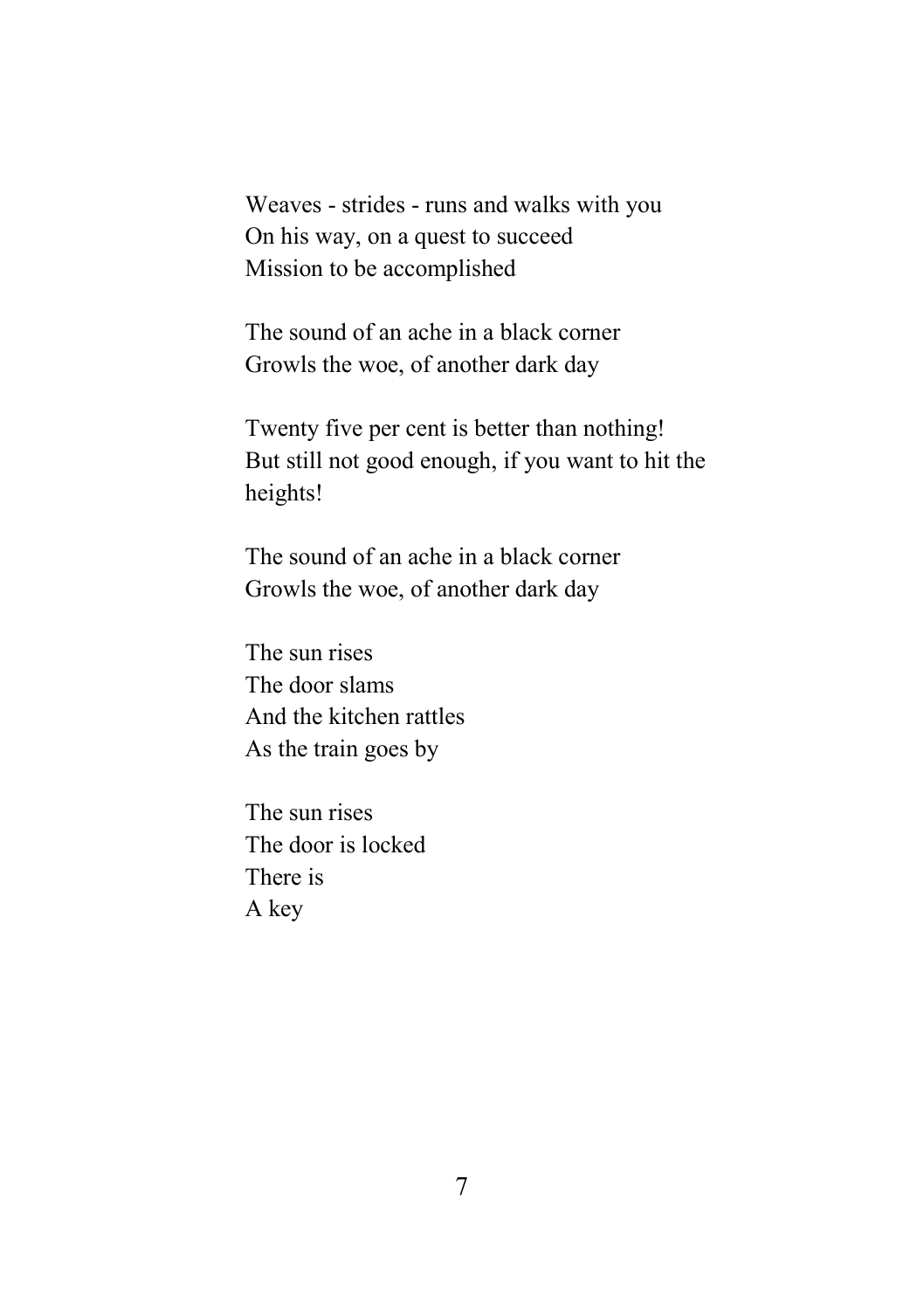### **Graffiti Queen**

She is mean, clean In charge of the scene She is your street savvy Salacious Graffiti Queen

Apply - Relate - Submit Apply - your world Relate - your vision Submit - yourself

**Create** 

The walls - fences - doors Surfaces - are yours Steer - Plan Respect Aim for patience NOW tiz your turn To express your - manifestations

(*sing*) Know the sacrifice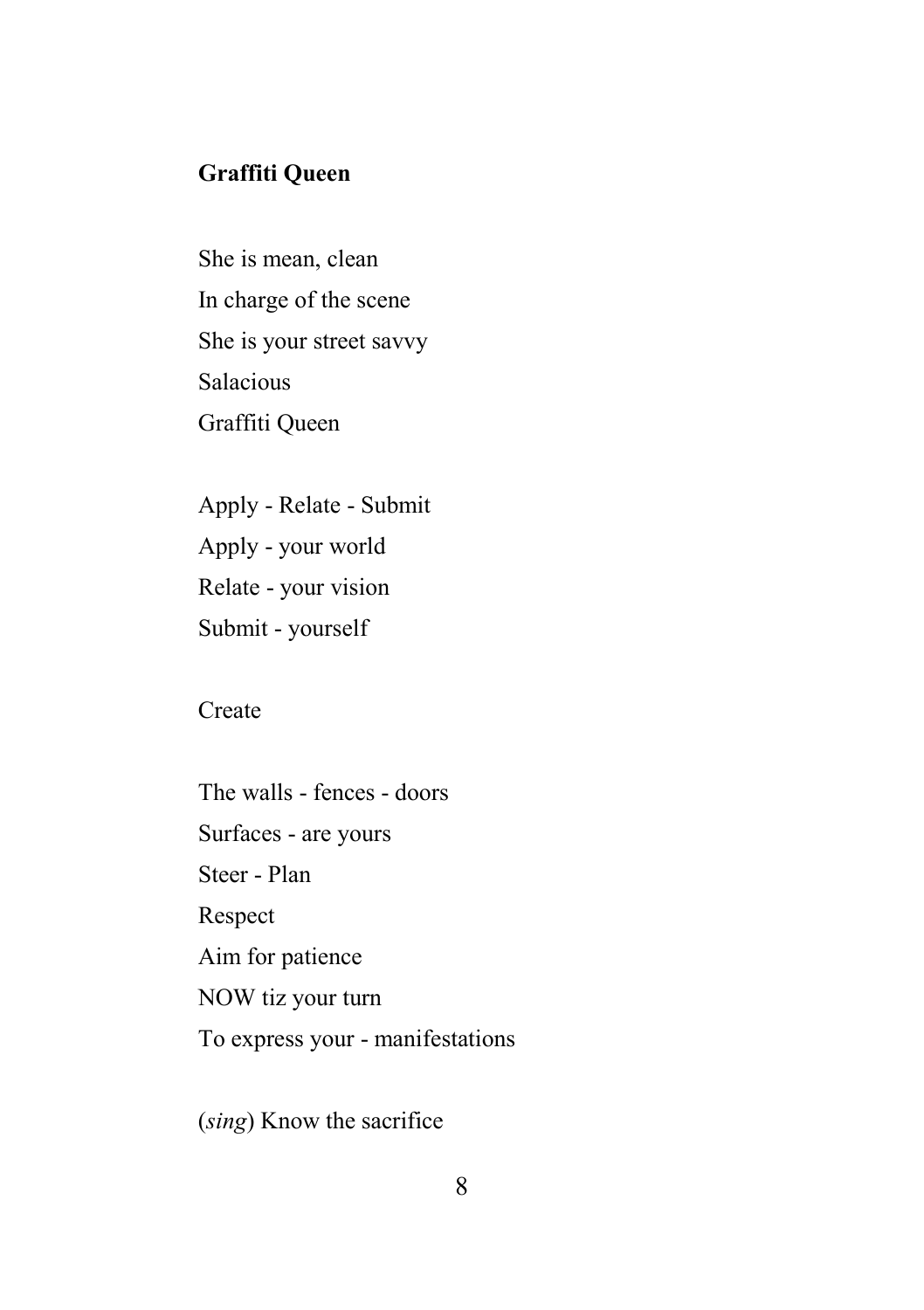Your mistress-masterpiece will be gone Your fame for now is trodden on One down, ten to go No! That's how it goes

The rhythm of street art Rides and resonates Penetrates and brands Inspiring (*sing*) Possibilities…

She - the Graffiti Queen - will guard your world But beware the *bites* who will steal your sights Beware the *buffs* that will wipe your work (*sing*) Be ready for the sacrifice

Hey that one's been *burning* for months Let's blank it, *buff* it.

Don't be precious